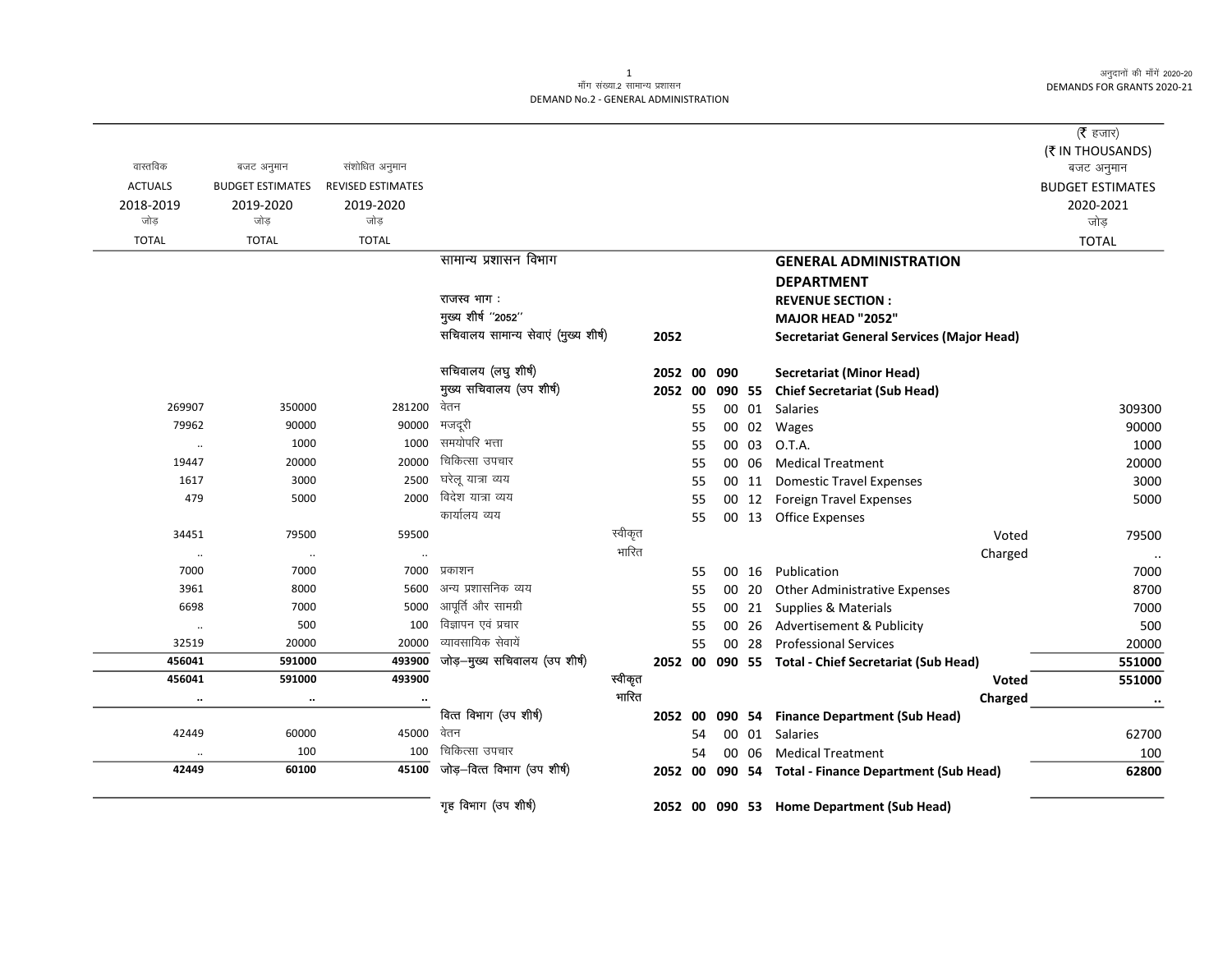# .<br>माँग संख्या.2 सामान्य प्रशासन DEMAND No.2 - GENERAL ADMINISTRATION

|                      |                         |                          |                                            |         |    |        |       |                                                               | (रै हजार)               |
|----------------------|-------------------------|--------------------------|--------------------------------------------|---------|----|--------|-------|---------------------------------------------------------------|-------------------------|
|                      |                         |                          |                                            |         |    |        |       |                                                               | (₹ IN THOUSANDS)        |
| वास्तविक             | बजट अनुमान              | संशोधित अनुमान           |                                            |         |    |        |       |                                                               | बजट अनुमान              |
| <b>ACTUALS</b>       | <b>BUDGET ESTIMATES</b> | <b>REVISED ESTIMATES</b> |                                            |         |    |        |       |                                                               | <b>BUDGET ESTIMATES</b> |
| 2018-2019            | 2019-2020               | 2019-2020                |                                            |         |    |        |       |                                                               | 2020-2021               |
| जोड                  | जोड                     | जोड                      |                                            |         |    |        |       |                                                               | जोड़                    |
| <b>TOTAL</b>         | <b>TOTAL</b>            | <b>TOTAL</b>             |                                            |         |    |        |       |                                                               | <b>TOTAL</b>            |
| 25986                | 70000                   | 42000                    | वेतन                                       |         | 53 |        |       | 00 01 Salaries                                                | 59600                   |
| 385                  | 500                     | 100                      | चिकित्सा उपचार                             |         | 53 |        | 00 06 | <b>Medical Treatment</b>                                      | 500                     |
| 26371                | 70500                   | 42100                    | जोड़-गृह विभाग (उप शीर्ष)                  | 2052 00 |    | 090 53 |       | <b>Total - Home Department (Sub Head)</b>                     | 60100                   |
|                      |                         |                          | मंत्री परिषद कार्यालय (उप शीर्ष)           | 2052 00 |    | 090 51 |       | <b>Office of the Council of Ministers (Sub</b>                |                         |
|                      |                         |                          |                                            |         |    |        |       | Head)                                                         |                         |
| 30370                | 50000                   | 40000                    | वेतन                                       |         | 51 |        | 00 01 | Salaries                                                      | 46200                   |
| 4652                 | 5000                    | 2000                     | मजदूरी<br>समयोपरि भत्ता                    |         | 51 |        | 00 02 | Wages                                                         | 5000                    |
| 18                   | 500                     | 500                      | चिकित्सा उपचार                             |         | 51 | 00     | 03    | O.T.A.                                                        | 500                     |
| 411                  | 1000                    | 500                      |                                            |         | 51 |        | 00 06 | <b>Medical Treatment</b>                                      | 1000                    |
| 490                  | 2000                    | 300                      | घरेलू यात्रा व्यय<br>विदेश यात्रा व्यय     |         | 51 |        | 00 11 | <b>Domestic Travel Expenses</b>                               | 2000                    |
| 137                  | 3000                    | 1000                     | कार्यालय व्यय                              |         | 51 |        |       | 00 12 Foreign Travel Expenses                                 | 3000                    |
| 3283                 | 15000<br>200            | 7000                     | प्रकाशन                                    |         | 51 |        | 00 13 | <b>Office Expenses</b>                                        | 15000                   |
| $\cdot\cdot$         | 1000                    | 100<br>500               | आपूर्ति और सामग्री                         |         | 51 |        | 00 16 | Publication                                                   | 200                     |
| $\ddotsc$<br>39361   | 77700                   | 51900                    | जोड़-मंत्री परिषद कार्यालय (उप शीर्ष)      |         | 51 |        |       | 00 21 Supplies & Materials                                    | 1000                    |
|                      |                         |                          |                                            |         |    |        |       | 2052 00 090 51 Total - Office of the Council of Ministers     | 73900                   |
|                      |                         |                          | दिल्ली सचिवालय पुस्तकालय (उप शीर्ष)        |         |    |        |       | (Sub Head)                                                    |                         |
|                      |                         |                          |                                            |         |    |        |       | 2052 00 090 43 Delhi Secretariat Library (Sub Head)           |                         |
| 287                  | 300                     | 300                      | आपूर्ति और सामग्री                         |         | 43 |        |       | 00 21 Supplies & Materials                                    | 300                     |
| 287                  | 300                     | 300                      | जोड़—दिल्ली सचिवालय पुस्तकालय (उप<br>शीषी) |         |    |        |       | 2052 00 090 43 Total - Delhi Secretariat Library (Sub Head)   | 300                     |
|                      |                         |                          | मुख्यमंत्री जनता संवाद (उप शीर्ष)          | 2052 00 |    | 090 38 |       | <b>Chief Minister Communication with Public</b><br>(Sub Head) |                         |
| $\cdot\cdot$         |                         |                          | अन्य प्रभार                                |         | 38 |        | 00 50 | <b>Other Charges</b>                                          | 200000                  |
| $\ddot{\phantom{0}}$ | $\ddot{\phantom{a}}$    |                          | जोड़-मुख्यमंत्री जनता संवाद (उप शीर्ष)     | 2052 00 |    | 090 38 |       | <b>Total - Chief Minister Communication with</b>              | 200000                  |
|                      |                         |                          |                                            |         |    |        |       | <b>Public (Sub Head)</b>                                      |                         |
|                      |                         |                          | सुरक्षा व्यवस्था (उप शीर्ष)                | 2052 00 |    | 090 19 |       | <b>Security Arrangements (Sub Head)</b>                       |                         |
| 69002                | 90000                   | 74000                    | वेतन                                       |         | 19 |        | 00 01 | <b>Salaries</b>                                               | 85200                   |
|                      | 100                     | 100                      | चिकित्सा उपचार                             |         | 19 |        | 00 06 | <b>Medical Treatment</b>                                      | 100                     |
| $\ddotsc$            | 100                     |                          | 100 कार्यालय व्यय                          |         | 19 |        |       | 00 13 Office Expenses                                         | 100                     |

# $\overline{2}$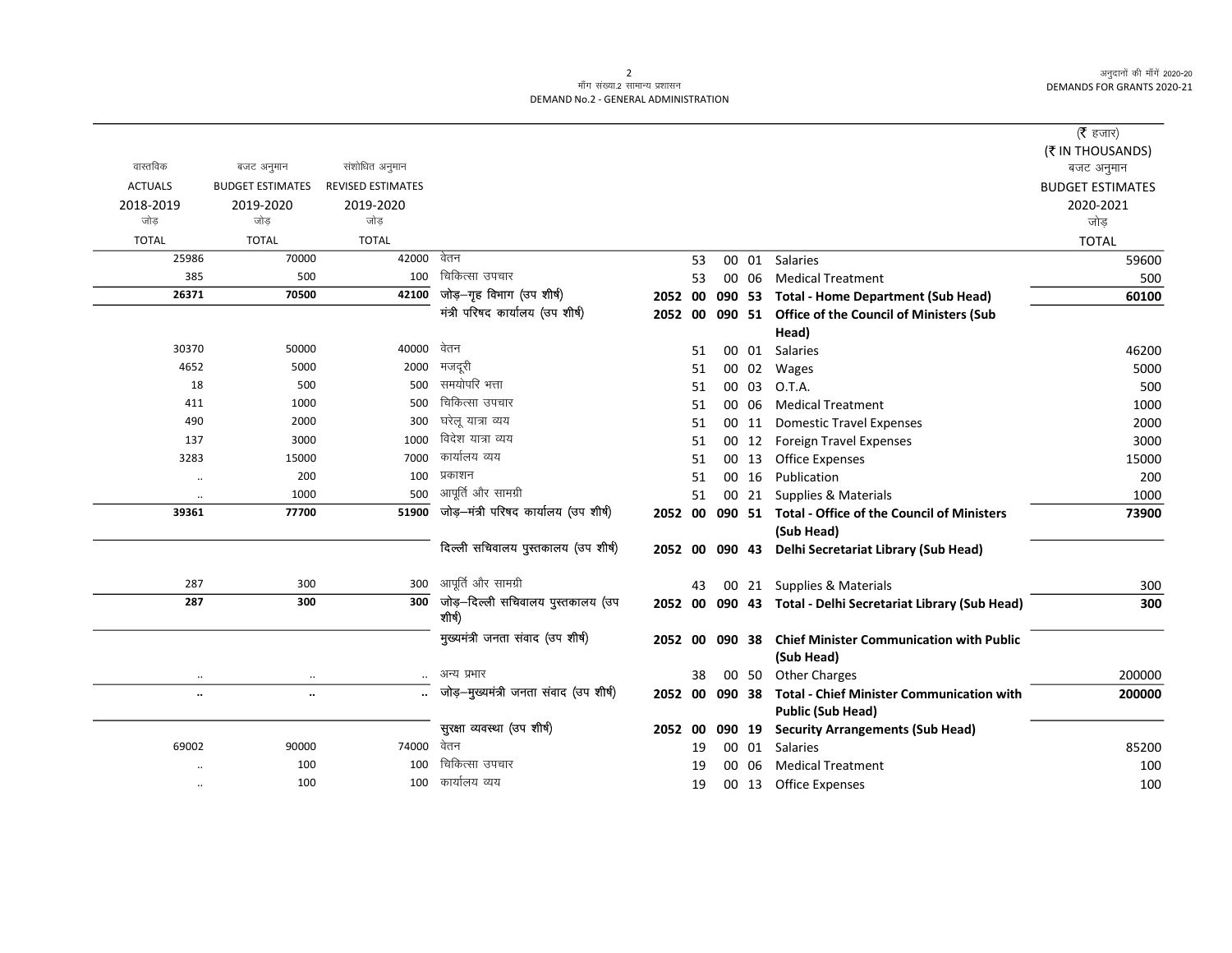## माँग संख्या.2 सामान्य प्रशासन DEMAND No.2 - GENERAL ADMINISTRATION

|                        |                         |                          |                                                                    |         |                |    |  |                                                            | ( $\bar{\tau}$ हजार)    |
|------------------------|-------------------------|--------------------------|--------------------------------------------------------------------|---------|----------------|----|--|------------------------------------------------------------|-------------------------|
|                        |                         |                          |                                                                    |         |                |    |  |                                                            | (₹ IN THOUSANDS)        |
| वास्तविक               | बजट अनुमान              | संशोधित अनुमान           |                                                                    |         |                |    |  |                                                            | बजट अनुमान              |
| <b>ACTUALS</b>         | <b>BUDGET ESTIMATES</b> | <b>REVISED ESTIMATES</b> |                                                                    |         |                |    |  |                                                            | <b>BUDGET ESTIMATES</b> |
| 2018-2019              | 2019-2020               | 2019-2020                |                                                                    |         |                |    |  |                                                            | 2020-2021               |
| जोड                    | जोड                     | जोड                      |                                                                    |         |                |    |  |                                                            | जोड़                    |
| <b>TOTAL</b>           | <b>TOTAL</b>            | <b>TOTAL</b>             |                                                                    |         |                |    |  |                                                            | <b>TOTAL</b>            |
| 69002                  | 90200                   | 74200                    | जोड़-सुरक्षा व्यवस्था (उप शीर्ष)                                   |         |                |    |  | 2052 00 090 19 Total - Security Arrangements (Sub Head)    | 85400                   |
| 633511                 | 889800                  | 707500                   | जोड़-सचिवालय (लघु शीर्ष)                                           |         | 2052 00 090    |    |  | <b>Total - Secretariat (Minor Head)</b>                    | 1033500                 |
| 633511                 | 889800                  | 707500                   |                                                                    | स्वीकृत |                |    |  | <b>Voted</b>                                               | 1033500                 |
|                        |                         |                          |                                                                    | भारित   |                |    |  | Charged                                                    |                         |
| $\cdot\cdot$<br>633511 | $\cdot\cdot$<br>889800  | 707500                   | जोड़-मुख्य शीर्ष "2052"                                            |         | 2052           |    |  | <b>TOTAL - MAJOR HEAD"2052"</b>                            | 1033500                 |
| 633511                 | 889800                  | 707500                   |                                                                    | स्वीकृत |                |    |  | <b>Voted</b>                                               | 1033500                 |
| $\ddotsc$              | $\cdot\cdot$            |                          |                                                                    | भारित   |                |    |  | Charged                                                    |                         |
|                        |                         |                          | मुख्य शीर्ष "2055"                                                 |         |                |    |  | MAJOR HEAD "2055"                                          |                         |
|                        |                         |                          | पुलिस (मुख्य शीर्ष)                                                |         | 2055           |    |  | <b>Police (Major head)</b>                                 |                         |
|                        |                         |                          | पुलिस कर्मियों का कल्याण (लघु शीर्ष)                               |         | 2055 00 113    |    |  | <b>Welfare of Police Personnel (Minor Head)</b>            |                         |
|                        |                         |                          |                                                                    |         |                |    |  |                                                            |                         |
|                        |                         |                          | अपराध और आपराधिक ट्रैकिंग प्रणाली के                               |         | 2055 00 113 95 |    |  | Grant in aid for Computerisation of Delhi                  |                         |
|                        |                         |                          | लिए दिल्ली पुलिस सेवा सोसायटी के                                   |         |                |    |  | <b>Police Service Society for Crime and</b>                |                         |
|                        |                         |                          | कंप्यूटरीकरण के लिए सहायता अनुदान (सी.                             |         |                |    |  | <b>Criminal Tracking System (CSS) (Sub Head)</b>           |                         |
|                        |                         |                          | एस.एस) (उप शीर्ष)                                                  |         |                |    |  |                                                            |                         |
|                        |                         |                          |                                                                    |         |                |    |  |                                                            |                         |
| 8000                   | 1200                    | 420000                   | सहायता अनुदान–सामान्य                                              |         |                | 95 |  | 00 31 Grants-in-aid-General                                | 7100                    |
| 8000                   | 1200                    | 420000                   | जोड़-अपराध और आपराधिक ट्रैकिंग<br>प्रणाली के लिए दिल्ली पुलिस सेवा |         |                |    |  | 2055 00 113 95 Total - Grant in aid for Computerisation of | 7100                    |
|                        |                         |                          | सोसायटी के कंप्यूटरीकरण के लिए                                     |         |                |    |  | Delhi Police Service Society for Crime and                 |                         |
|                        |                         |                          | सहायता अनुदान (सी.एस.एस) (उप शीर्ष)                                |         |                |    |  | <b>Criminal Tracking System (CSS) (Sub Head)</b>           |                         |
|                        |                         |                          |                                                                    |         |                |    |  |                                                            |                         |
|                        |                         |                          | राष्ट्रीय इमरजेंसी रिस्पांस सिस्टम के लिए                          |         | 2055 00 113 94 |    |  | Grant in aid for Computerisation of Delhi                  |                         |
|                        |                         |                          | दिल्ली पुलिस सेवा सोसाइटी के                                       |         |                |    |  | <b>Police Service Society for National</b>                 |                         |
|                        |                         |                          | कंप्यूटरीकरण के लिए सहायता अनुदान (एन.                             |         |                |    |  | <b>Emergency Response System (NERS) (CSS)</b>              |                         |
|                        |                         |                          | ई.आर.एस) (सी.एस.एस) (उप शीर्ष)                                     |         |                |    |  | (Sub Head)                                                 |                         |
|                        |                         |                          |                                                                    |         |                |    |  |                                                            |                         |
|                        | 50                      |                          | सहायता अनुदान–सामान्य                                              |         |                | 94 |  | 00 31 Grants-in-aid-General                                | 50                      |
|                        | 50                      |                          | पूंजीगत परिसम्पतियो के सृजन के लिए                                 |         |                | 94 |  | 00 35 Grants for creation of capital assets                | 50                      |
|                        |                         |                          | अनुदान                                                             |         |                |    |  |                                                            |                         |

3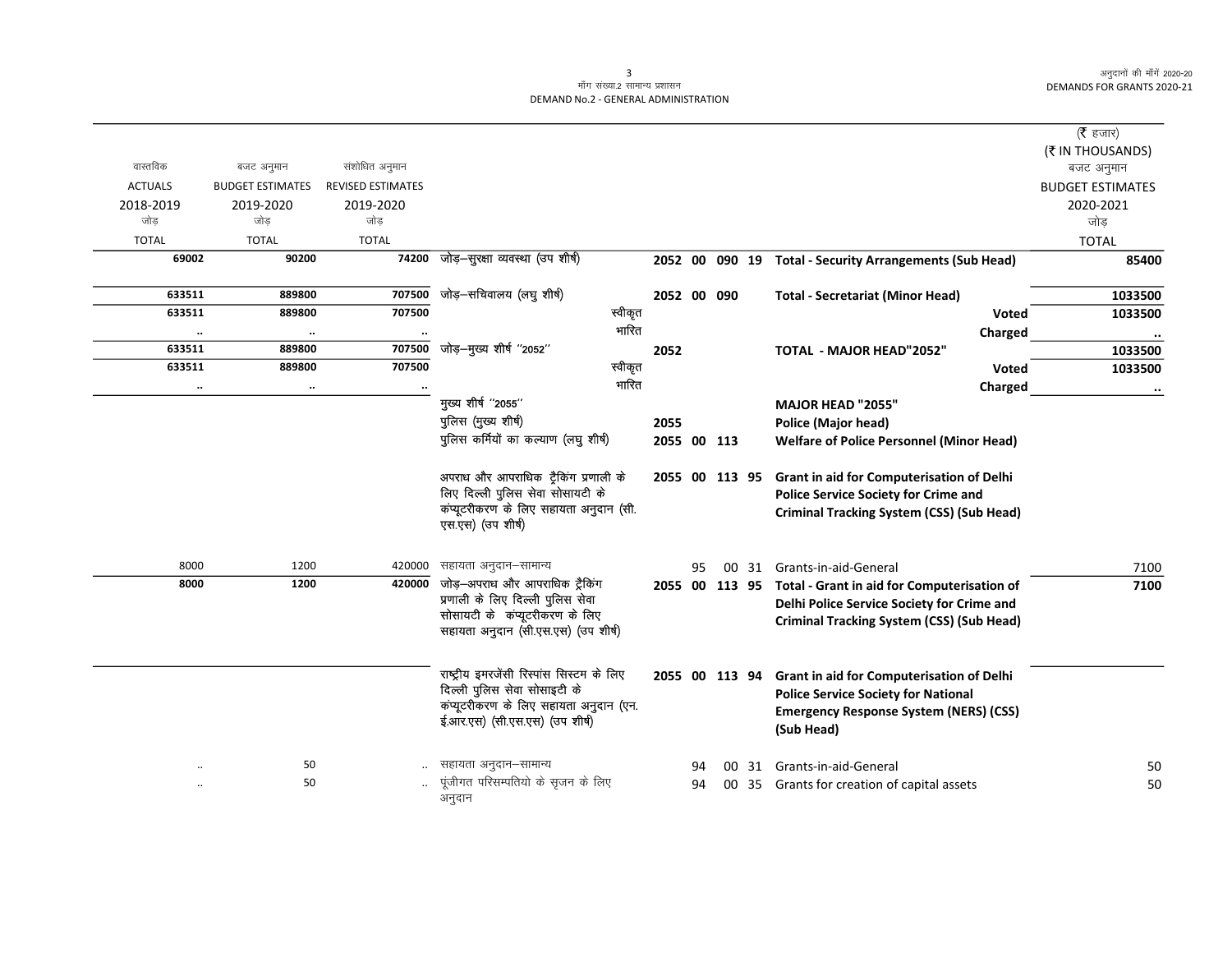## माँग संख्या.2 सामान्य प्रशासन DEMAND No.2 - GENERAL ADMINISTRATION

| ( $\bar{\tau}$ हजार)    |                                                            |       |    |                |                                                                          |                          |                         |                |
|-------------------------|------------------------------------------------------------|-------|----|----------------|--------------------------------------------------------------------------|--------------------------|-------------------------|----------------|
| (₹ IN THOUSANDS)        |                                                            |       |    |                |                                                                          |                          |                         |                |
| बजट अनुमान              |                                                            |       |    |                |                                                                          | संशोधित अनुमान           | बजट अनुमान              | वास्तविक       |
| <b>BUDGET ESTIMATES</b> |                                                            |       |    |                |                                                                          | <b>REVISED ESTIMATES</b> | <b>BUDGET ESTIMATES</b> | <b>ACTUALS</b> |
| 2020-2021               |                                                            |       |    |                |                                                                          | 2019-2020                | 2019-2020               | 2018-2019      |
| जोड                     |                                                            |       |    |                |                                                                          | जोड                      | जोड                     | जोड            |
| <b>TOTAL</b>            |                                                            |       |    |                |                                                                          | <b>TOTAL</b>             | <b>TOTAL</b>            | <b>TOTAL</b>   |
| 100                     | Total - Grant in aid for Computerisation of                |       |    | 2055 00 113 94 | जोड़–राष्ट्रीय इमरजेंसी रिस्पांस सिस्टम के                               |                          | 100                     | $\ddotsc$      |
|                         | Delhi Police Service Society for National                  |       |    |                | लिए दिल्ली पुलिस सेवा सोसाइटी के                                         |                          |                         |                |
|                         | <b>Emergency Response System (NERS) (CSS)</b>              |       |    |                | कंप्यूटरीकरण के लिए सहायता अनुदान (एन.<br>ई.आर.एस) (सी.एस.एस) (उप शीर्ष) |                          |                         |                |
|                         | (Sub Head)                                                 |       |    |                |                                                                          |                          |                         |                |
|                         |                                                            |       |    |                |                                                                          |                          |                         |                |
| 7200                    | <b>Total - Welfare of Police Personnel (Minor</b><br>Head) |       |    | 2055 00 113    | जोड़— पुलिस कर्मियों का कल्याण (लघु<br>शीर्ष)                            | 420000                   | 1300                    | 8000           |
|                         | <b>Delhi Police (Minor Head)</b>                           |       |    | 2055 00 119    | दिल्ली पुलिस (लघु शीर्ष)                                                 |                          |                         |                |
|                         | GIA to Delhi Police Service Society for                    |       |    | 2055 00 119 98 | दिल्ली पुलिस सेवा समिति को महिलाओं के                                    |                          |                         |                |
|                         | setting up of Investigation Unit for crime                 |       |    |                | विरुद्ध अपराध की जाँच के लिए इकाई की                                     |                          |                         |                |
|                         | against Women (CSS) (Sub Head)                             |       |    |                | स्थापना के लिए सहायता अनुदान (सी.एस.                                     |                          |                         |                |
|                         |                                                            |       |    |                | एस) (उप शीर्ष)                                                           |                          |                         |                |
|                         |                                                            |       |    |                | सहायता अनुदान –वेतन                                                      |                          |                         |                |
| 2800                    | Grants-in-aid-Salaries                                     | 00 36 | 98 |                | जोड़–दिल्ली पुलिस सेवा समिति को                                          | 2800                     | $\cdot\cdot$            | $\ddotsc$      |
| 2800                    | <b>Total - GIA to Delhi Police Service Society</b>         |       |    | 2055 00 119 98 | महिलाओं के विरुद्ध अपराध की जाँच के                                      | 2800                     | $\ddotsc$               | $\ldots$       |
|                         | for setting up of Investigation Unit for                   |       |    |                | लिए इकाई की स्थापना के लिए सहायता                                        |                          |                         |                |
|                         | crime against Women (CSS) (Sub Head)                       |       |    |                | अनुदान (सी.एस.एस) (उप शीर्ष)                                             |                          |                         |                |
|                         |                                                            |       |    |                |                                                                          |                          |                         |                |
|                         | <b>GIA to Delhi Police Service Society for</b>             |       |    | 2055 00 119 97 | दिल्ली पुलिस सेवा समिति को महिलाओं                                       |                          |                         |                |
|                         | implementation of Safe City Project for                    |       |    |                | की सुरक्षा के लिए सुरक्षित शहर परियोजना                                  |                          |                         |                |
|                         | safety of women by Delhi Police (Nirbhya                   |       |    |                | के कार्यान्वयन के लिए सहायता अनुदान                                      |                          |                         |                |
|                         | Fund) (CSS) (Sub Head)                                     |       |    |                | (निर्भया फंड) (सी.एस.एस) (उप शीर्ष)                                      |                          |                         |                |
|                         |                                                            |       |    |                |                                                                          |                          |                         |                |
|                         |                                                            |       |    |                |                                                                          |                          |                         |                |
| 650000                  | 00 31 Grants-in-aid-General                                |       | 97 |                | सहायता अनुदान–सामान्य                                                    | 577500                   |                         |                |
| 2195000                 | 00 35 Grants for creation of capital assets                |       | 97 |                | पूंजीगत परिसम्पतियो के सृजन के लिए                                       | 2757500                  |                         |                |
|                         |                                                            |       |    |                | अनुदान                                                                   |                          |                         |                |
|                         |                                                            |       |    |                |                                                                          |                          |                         |                |

 $\overline{4}$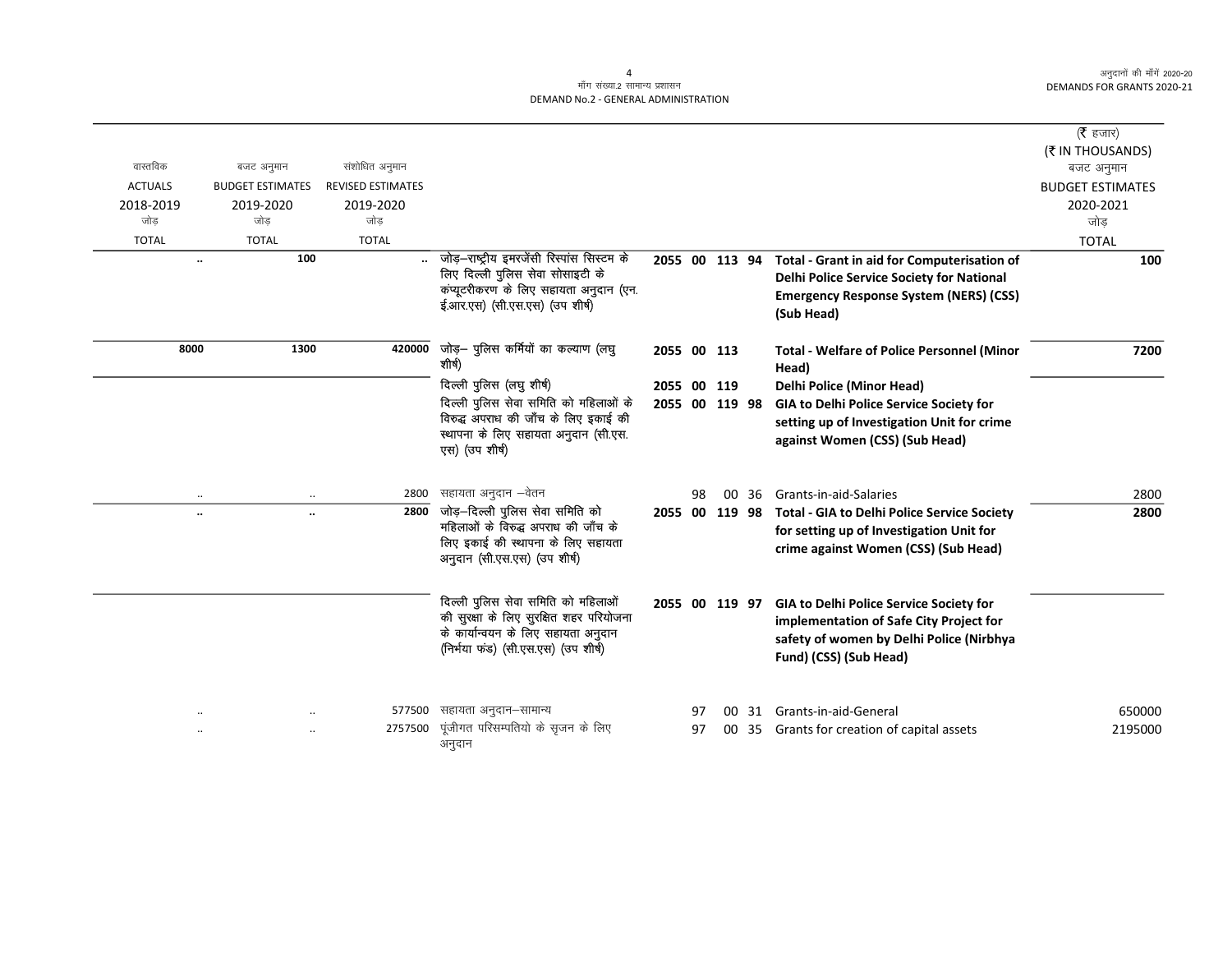# .<br>माँग संख्या.2 सामान्य प्रशासन DEMAND No.2 - GENERAL ADMINISTRATION

|                |                                      |                          |                                                                             |                |    |           |       |                                                    | ( $\bar{\tau}$ हजार)           |
|----------------|--------------------------------------|--------------------------|-----------------------------------------------------------------------------|----------------|----|-----------|-------|----------------------------------------------------|--------------------------------|
| वास्तविक       | बजट अनुमान                           | संशोधित अनुमान           |                                                                             |                |    |           |       |                                                    | (₹ IN THOUSANDS)<br>बजट अनुमान |
| <b>ACTUALS</b> | <b>BUDGET ESTIMATES</b>              | <b>REVISED ESTIMATES</b> |                                                                             |                |    |           |       |                                                    | <b>BUDGET ESTIMATES</b>        |
| 2018-2019      | 2019-2020                            | 2019-2020                |                                                                             |                |    |           |       |                                                    | 2020-2021                      |
| जोड            | जोड                                  | जोड                      |                                                                             |                |    |           |       |                                                    | जोड़                           |
| <b>TOTAL</b>   | <b>TOTAL</b>                         | <b>TOTAL</b>             |                                                                             |                |    |           |       |                                                    | <b>TOTAL</b>                   |
|                | $\ddotsc$<br>$\ddotsc$               | 3335000                  | जोड़–दिल्ली पुलिस सेवा समिति को                                             | 2055 00 119 97 |    |           |       | <b>Total - GIA to Delhi Police Service Society</b> | 2845000                        |
|                |                                      |                          | महिलाओं की सुरक्षा के लिए सुरक्षित शहर                                      |                |    |           |       | for implementation of Safe City Project for        |                                |
|                |                                      |                          | परियोजना के कार्यान्वयन के लिए सहायता<br>अनुदान (निर्भया फड) (सी.एस.एस) (उप |                |    |           |       | safety of women by Delhi Police (Nirbhya           |                                |
|                |                                      |                          | शीर्ष)                                                                      |                |    |           |       | Fund) (CSS) (Sub Head)                             |                                |
|                |                                      |                          |                                                                             |                |    |           |       |                                                    |                                |
|                | $\cdot\cdot$<br>$\cdot\cdot$         | 3337800                  | जोड़-दिल्ली पुलिस (लघु शीर्ष)                                               | 2055 00 119    |    |           |       | <b>Total - Delhi Police (Minor Head)</b>           | 2847800                        |
| 8000           | 1300                                 | 3757800                  | जोड़-मुख्य शीर्ष "2055"                                                     | 2055           |    |           |       | TOTAL - MAJOR HEAD "2055"                          | 2855000                        |
|                |                                      |                          | मुख्य शीर्ष "2070"                                                          |                |    |           |       | <b>MAJOR HEAD "2070"</b>                           |                                |
|                |                                      |                          | अन्य प्रशासनिक सेवाएं (मुख्य शीर्ष)                                         | 2070           |    |           |       | <b>Other Administrative Services (Major</b>        |                                |
|                |                                      |                          |                                                                             |                |    |           |       | Head)                                              |                                |
|                |                                      |                          | अन्य व्यय (लघु शीर्ष)                                                       | 2070 00        |    | 800       |       | <b>Other Expenditure (Minor Head)</b>              |                                |
|                |                                      |                          | पुलिस शिकायत प्राधिकरण (उप शीर्ष)                                           | 2070           |    | 00 800 59 |       | <b>Police Complaint Authority (Sub Head)</b>       |                                |
| 757            | 14100                                | 15100                    | वेतन                                                                        |                | 59 |           |       | 00 01 Salaries                                     |                                |
|                | $\cdot\cdot$                         | 100                      | मजदूरी                                                                      |                | 59 |           | 00 02 | <b>Wages</b>                                       |                                |
|                | 1500<br>                             | 1500                     | चिकित्सा उपचार                                                              |                | 59 |           | 00 06 | <b>Medical Treatment</b>                           |                                |
|                | 700<br>$\ddot{\phantom{0}}$          | 700                      | घरेलू यात्रा व्यय                                                           |                | 59 |           | 00 11 | <b>Domestic Travel Expenses</b>                    |                                |
| 23900          | 25000                                | 25000                    | कार्यालय व्यय                                                               |                | 59 |           | 00 13 | <b>Office Expenses</b>                             |                                |
|                | $\cdot\cdot$<br>$\ddot{\phantom{0}}$ | 27000                    | किराया, महसूल व कर                                                          |                | 59 |           | 00 14 | Rents, Rates and Taxes                             |                                |
|                | 1000<br>$\cdot\cdot$                 | 1000                     | विज्ञापन एवं प्रचार                                                         |                | 59 |           | 00 26 | Advertisement & Publicity                          |                                |
| 24657          | 42300                                | 70400                    | जोड़-पुलिस शिकायत प्राधिकरण (उप शीर्ष)                                      | 2070           |    | 00 800 59 |       | <b>Total - Police Complaint Authority (Sub</b>     | $\ddot{\phantom{0}}$           |
|                |                                      |                          |                                                                             |                |    |           |       | Head)                                              |                                |
| 24657          | 42300                                | 70400                    | जोड़— अन्य व्यय (लघु शीर्ष)                                                 | 2070 00 800    |    |           |       | <b>Total - Other Expenditure (Minor Head)</b>      | $\ddotsc$                      |
| 24657          | 42300                                | 70400                    | जोड़-मुख्य शीर्ष "2070"                                                     | 2070           |    |           |       | TOTAL - MAJOR HEAD"2070"                           |                                |
|                |                                      |                          | मुख्य शीर्ष "2075"                                                          |                |    |           |       | MAJOR HEAD "2075"                                  |                                |
|                |                                      |                          | अन्य सामान्य सेवाएं (मुख्य शीर्ष)                                           | 2075           |    |           |       | Misc. General Services (Major Head)                |                                |
|                |                                      |                          | अन्य व्यय (लघु शीर्ष)                                                       | 2075 00        |    | 800       |       | <b>Other Expenditure (Minor Head)</b>              |                                |
|                |                                      |                          | अन्य व्यय (उप शीर्ष)                                                        | 2075 00        |    | 800 90    |       | <b>Other Expenditure (Sub Head)</b>                |                                |
|                | 1100<br>$\cdot\cdot$                 |                          | 1500 अन्य प्रभार                                                            |                | 90 |           | 00 50 | <b>Other Charges</b>                               | 1100                           |
|                |                                      |                          |                                                                             |                |    |           |       |                                                    |                                |

 $5\overline{)}$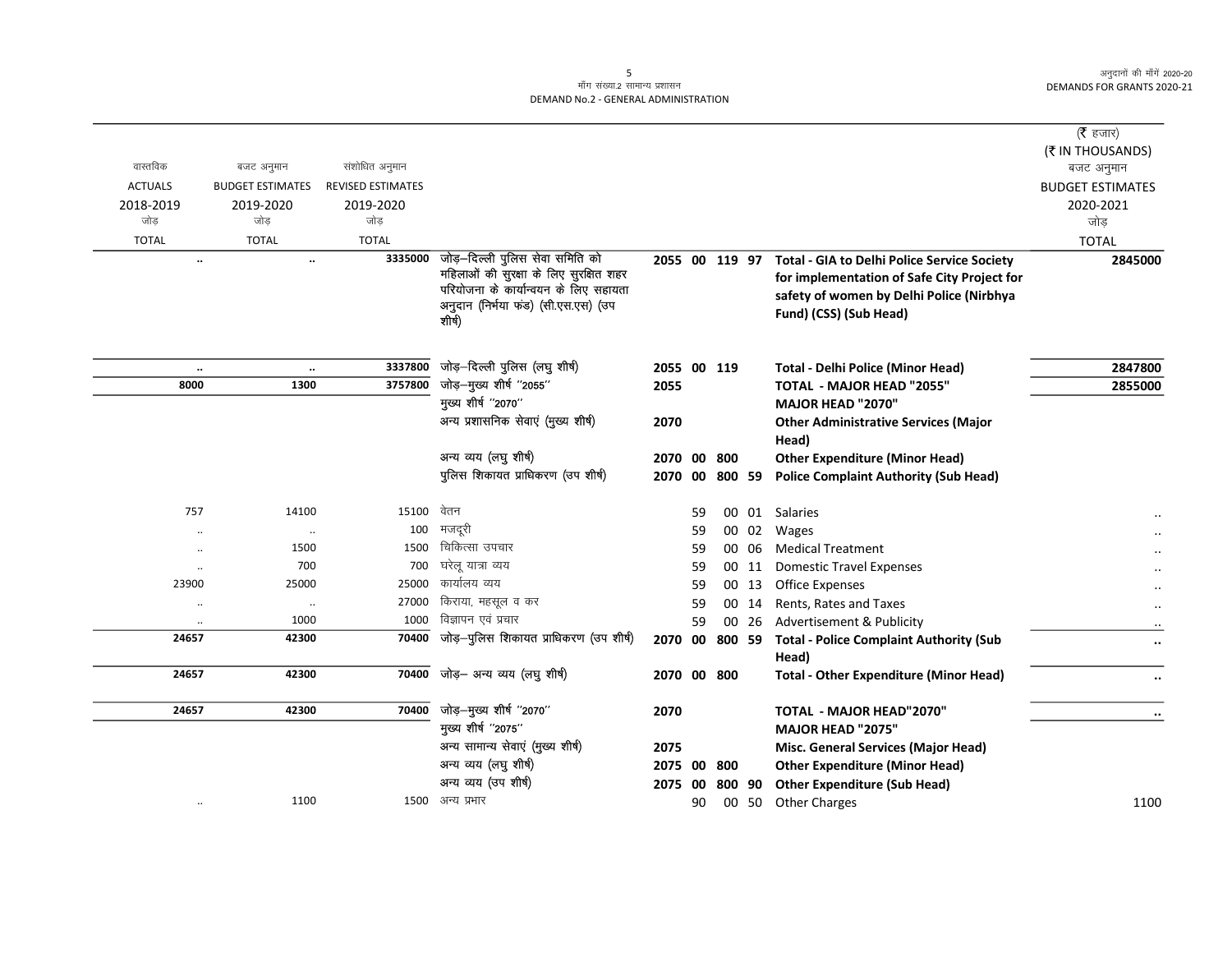# माँग संख्या.2 सामान्य प्रशासन DEMAND No.2 - GENERAL ADMINISTRATION

|                  |                         |                          |                                                                          |                    |    |               |       |                                                   | (रै हजार)               |
|------------------|-------------------------|--------------------------|--------------------------------------------------------------------------|--------------------|----|---------------|-------|---------------------------------------------------|-------------------------|
|                  |                         |                          |                                                                          |                    |    |               |       |                                                   | (₹ IN THOUSANDS)        |
| वास्तविक         | बजट अनुमान              | संशोधित अनुमान           |                                                                          |                    |    |               |       |                                                   | बजट अनुमान              |
| <b>ACTUALS</b>   | <b>BUDGET ESTIMATES</b> | <b>REVISED ESTIMATES</b> |                                                                          |                    |    |               |       |                                                   | <b>BUDGET ESTIMATES</b> |
| 2018-2019<br>जोड | 2019-2020<br>जोड        | 2019-2020<br>जोड         |                                                                          |                    |    |               |       |                                                   | 2020-2021               |
|                  |                         |                          |                                                                          |                    |    |               |       |                                                   | जोड                     |
| <b>TOTAL</b>     | <b>TOTAL</b><br>1100    | <b>TOTAL</b><br>1500     | जोड़– अन्य व्यय (उप शीर्ष)                                               |                    |    |               |       |                                                   | <b>TOTAL</b>            |
| $\ddotsc$        | 1100                    | 1500                     | जोड़— अन्य व्यय (लघु शीर्ष)                                              | 2075 00<br>2075 00 |    | 800 90<br>800 |       | <b>Total - Other Expenditure (Sub Head)</b>       | 1100                    |
| $\ddotsc$        |                         |                          |                                                                          |                    |    |               |       | <b>Total - Other Expenditure (Minor Head)</b>     | 1100                    |
| $\ddotsc$        | 1100                    | 1500                     | जोड़—मुख्य शीर्ष "2075"                                                  | 2075               |    |               |       | TOTAL - MAJOR HEAD"2075"                          | 1100                    |
|                  |                         |                          | मुख्य शीर्ष "2204"                                                       |                    |    |               |       | <b>MAJOR HEAD "2204"</b>                          |                         |
|                  |                         |                          | खेल-कूद एवं युवा सेवायें (मुख्य शीर्ष)                                   | 2204               |    |               |       | <b>Sports &amp; Youth Services (Major Head)</b>   |                         |
|                  |                         |                          | खेल कूद एवं कीड़ा (लघु शीषे)                                             | 2204 00            |    | 104           |       | <b>Sports &amp; Games (Minor Head)</b>            |                         |
|                  |                         |                          | दिल्ली सरकार के कर्मचारियों के मध्य                                      | 2204 00            |    | 104 50        |       | Promotion of Sports, Games & Cultural             |                         |
|                  |                         |                          | खेलकूद, कीड़ा तथा सांस्कृतिक गतिविधियों                                  |                    |    |               |       | <b>Activities among Delhi Government</b>          |                         |
|                  |                         |                          | को प्रोत्साहन (उप शीर्ष)                                                 |                    |    |               |       | <b>Employees (Sub Head)</b>                       |                         |
|                  |                         |                          |                                                                          |                    |    |               |       |                                                   |                         |
| 1884             | 3000                    | 2500                     | आपूर्ति और सामग्री                                                       |                    | 50 |               | 00 21 | Supplies & Materials                              | 3000                    |
| 1884             | 3000                    | 2500                     | जोड़– दिल्ली सरकार के कर्मचारियों के                                     | 2204 00            |    | 104 50        |       | Total - Promotion of Sports, Games &              | 3000                    |
|                  |                         |                          | मध्य खेलकूद, कीड़ा तथा सांस्कृतिक<br>गतिविधियों को प्रोत्साहन (उप शीर्ष) |                    |    |               |       | <b>Cultural Activities among Delhi</b>            |                         |
|                  |                         |                          |                                                                          |                    |    |               |       | <b>Government Employees (Sub Head)</b>            |                         |
| 1884             | 3000                    | 2500                     | जोड़– खेल कूद एवं कीड़ा (लघु शीषे)                                       | 2204 00 104        |    |               |       | <b>Total - Sports &amp; Games (Minor Head)</b>    | 3000                    |
|                  |                         |                          |                                                                          |                    |    |               |       |                                                   |                         |
| 1884             | 3000                    | 2500                     | जोड़-मुख्य शीर्ष "2204"                                                  | 2204               |    |               |       | <b>TOTAL - MAJOR HEAD"2204"</b>                   | 3000                    |
|                  |                         |                          | मुख्य शीर्ष "2235"                                                       |                    |    |               |       | <b>MAJOR HEAD "2235"</b>                          |                         |
|                  |                         |                          | सामाजिक सुरक्षा एवं कल्याण (मुख्य शीर्ष)                                 | 2235               |    |               |       | <b>Social Security &amp; Welfare (Major Head)</b> |                         |
|                  |                         |                          | समाज कल्याण (उप मुख्य शीर्ष)                                             | 2235 02            |    |               |       | Social Welfare (Sub Major Head)                   |                         |
|                  |                         |                          | अन्य कार्यकम (लघु शीर्ष)                                                 | 2235 02 200        |    |               |       | <b>Other Programmes (Minor Head)</b>              |                         |
|                  |                         |                          | शहीद कोष (उप शीर्ष)                                                      | 2235 02            |    | 200 79        |       | <b>Shaheed Kosh (Sub Head)</b>                    |                         |
| $\cdot\cdot$     | 1000                    | 1000                     | मजदूरी                                                                   |                    | 79 |               | 00 02 | Wages                                             | 1000                    |
| 864              | 4000                    | 8000                     | कार्यालय व्यय                                                            |                    | 79 |               | 00 13 | Office Expenses                                   | 8000                    |
| 2919             | 3700                    | 3700                     | अन्य प्रशासनिक व्यय                                                      |                    | 79 | 00            | 20    | Other Administrative Expenses                     | 6000                    |
| 3783             | 8700                    | 12700                    | जोड़—शहीद कोष (उप शीर्ष)                                                 |                    |    |               |       | 2235 02 200 79 Total - Shaheed Kosh (Sub Head)    | 15000                   |

 $\sqrt{6}$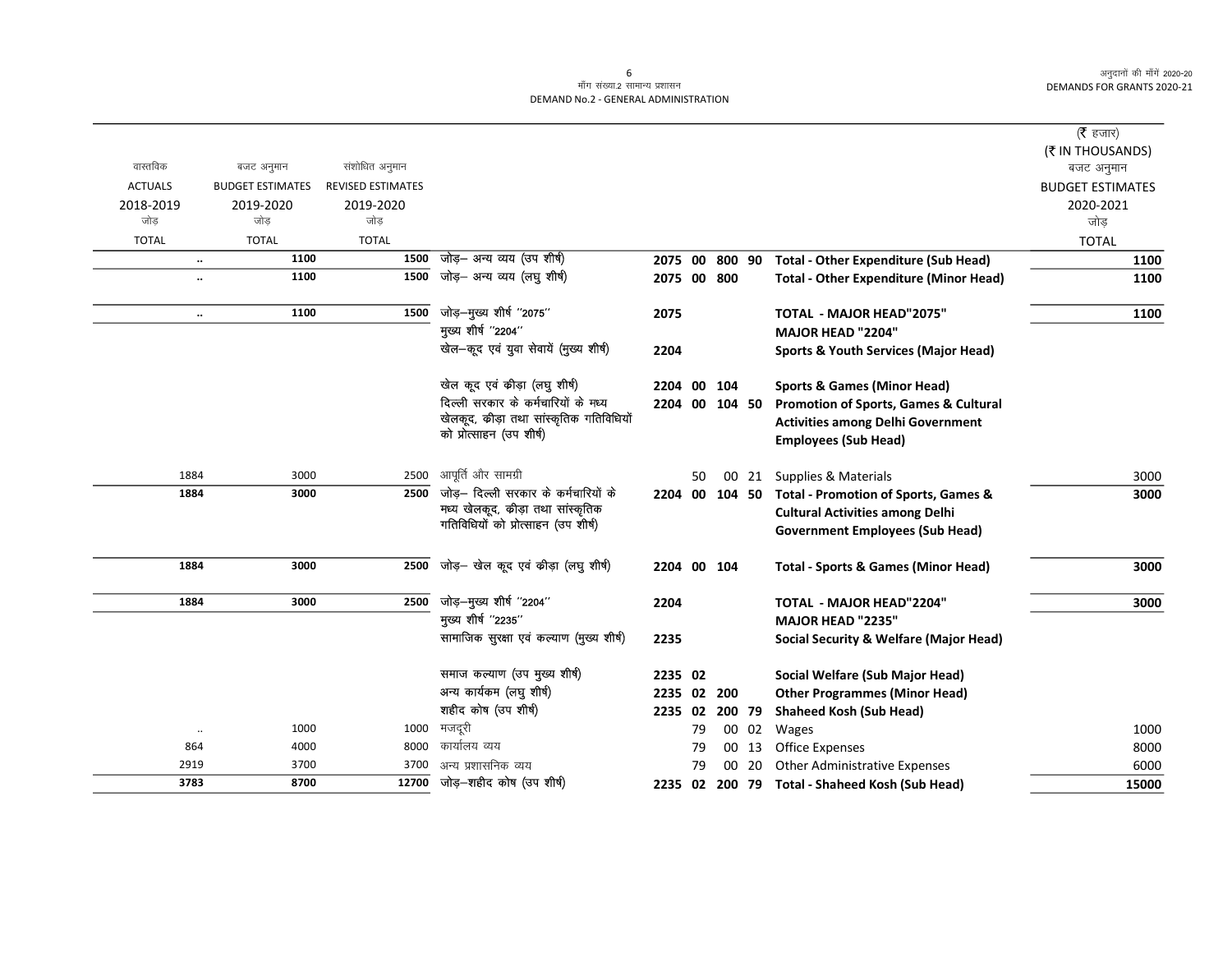#### .<br>माँग संख्या.2 सामान्य प्रशासन DEMAND No.2 - GENERAL ADMINISTRATION

|                |                         |                          |                                                                   |             |      |        |       |                                                                                  | (रै हजार)                      |
|----------------|-------------------------|--------------------------|-------------------------------------------------------------------|-------------|------|--------|-------|----------------------------------------------------------------------------------|--------------------------------|
| वास्तविक       | बजट अनुमान              | संशोधित अनुमान           |                                                                   |             |      |        |       |                                                                                  | (₹ IN THOUSANDS)<br>बजट अनुमान |
| <b>ACTUALS</b> | <b>BUDGET ESTIMATES</b> | <b>REVISED ESTIMATES</b> |                                                                   |             |      |        |       |                                                                                  | <b>BUDGET ESTIMATES</b>        |
| 2018-2019      | 2019-2020               | 2019-2020                |                                                                   |             |      |        |       |                                                                                  | 2020-2021                      |
| जोड            | जोड                     | जोड                      |                                                                   |             |      |        |       |                                                                                  | जोड                            |
| <b>TOTAL</b>   | <b>TOTAL</b>            | <b>TOTAL</b>             |                                                                   |             |      |        |       |                                                                                  | <b>TOTAL</b>                   |
| 3783           | 8700                    | 12700                    | जोड़-अन्य कार्यकम (लघु शीर्ष)                                     | 2235 02 200 |      |        |       | <b>Total - Other Programmes (Minor Head)</b>                                     | 15000                          |
| 3783           | 8700                    | 12700                    | जोड़-समाज कल्याण (उप मुख्य शीर्ष)                                 | 2235 02     |      |        |       | <b>Total - Social Welfare (Sub Major Head)</b>                                   | 15000                          |
|                |                         |                          | अन्य सामाजिक सुरक्षा एवं कल्याण कार्यक्रम                         | 2235 60     |      |        |       | <b>Other Social Security &amp; Welfare</b>                                       |                                |
|                |                         |                          | (उप मुख्य शीर्ष)                                                  |             |      |        |       | Programme (Sub Major Head)                                                       |                                |
|                |                         |                          | स्वतंत्रता सैनिक सम्मान पेंशन योजना (लघु<br>शीर्ष)                | 2235 60 107 |      |        |       | <b>Swatantrata Sainik Samman Pension</b><br><b>Scheme (Minor Head)</b>           |                                |
|                |                         |                          | दिल्ली में स्वतंत्रता सेनानियों को पेंशन (उप<br>शीर्ष)            | 2235        | - 60 | 107 99 |       | Pension to freedom fighters in Delhi (Sub<br>Head)                               |                                |
| 11279          | 35000                   | 35000                    | पेंशन सम्बन्धी प्रभार                                             |             | 99   |        | 00 04 | <b>Pensionary Charges</b>                                                        | 35000                          |
| 11279          | 35000                   | 35000                    | जोड़– दिल्ली में स्वतंत्रता सेनानियों को<br>पेंशन (उप शीर्ष)      | 2235 60     |      | 107 99 |       | Total - Pension to freedom fighters in<br>Delhi (Sub Head)                       | 35000                          |
| 11279          | 35000                   | 35000                    | जोड़- स्वतंत्रता सैनिक सम्मान पेंशन<br>योजना (लघु शीर्ष)          | 2235 60 107 |      |        |       | Total - Swatantrata Sainik Samman<br><b>Pension Scheme (Minor Head)</b>          | 35000                          |
| 11279          | 35000                   | 35000                    | जोड़— अन्य सामाजिक सुरक्षा एवं कल्याण<br>कार्यकम (उप मुख्य शीर्ष) | 2235 60     |      |        |       | <b>Total - Other Social Security &amp; Welfare</b><br>Programme (Sub Major Head) | 35000                          |
| 15062          | 43700                   | 47700                    | जोड़-मुख्य शीर्ष "2235"                                           | 2235        |      |        |       | <b>TOTAL - MAJOR HEAD"2235"</b>                                                  | 50000                          |
|                |                         |                          | मुख्य शीर्ष "2251"                                                |             |      |        |       | MAJOR HEAD "2251"                                                                |                                |
|                |                         |                          | सचिवालय सामाजिक सेवायें (मुख्य शीर्ष)                             | 2251        |      |        |       | <b>Secretariat Social Services (Major Head)</b>                                  |                                |
|                |                         |                          | सचिवालय (लघु शीर्ष)                                               | 2251 00     |      | 090    |       | Secretariat (Minor Head)                                                         |                                |
|                |                         |                          | शिक्षा विभाग (उप शीर्ष)                                           | 2251 00     |      | 090 99 |       | <b>Education Deptt (Sub Head)</b>                                                |                                |
| 2357           | 10000                   | 4000                     | वेतन                                                              |             | 99   |        | 00 01 | <b>Salaries</b>                                                                  | 8900                           |
| 94             | 100                     | 100                      | चिकित्सा उपचार                                                    |             | 99   |        | 00 06 | <b>Medical Treatment</b>                                                         | 100                            |
| 2451           | 10100                   | 4100                     | जोड़-शिक्षा विभाग (उप शीर्ष)                                      | 2251 00     |      |        |       | 090 99 Total - Education Deptt (Sub Head)                                        | 9000                           |
|                |                         |                          | खाद्य एवं नागरिक आपूर्ति विभाग (उप शीर्ष)                         |             |      |        |       | 2251 00 090 91 Food & Civil Supplies Department (Sub<br>Head)                    |                                |
|                | 2000                    | 400                      | वेतन                                                              |             | 91   |        | 00 01 | <b>Salaries</b>                                                                  | 900                            |
|                | 100                     | 100                      | चिकित्सा उपचार                                                    |             | 91   |        |       | 00 06 Medical Treatment                                                          | 100                            |

7